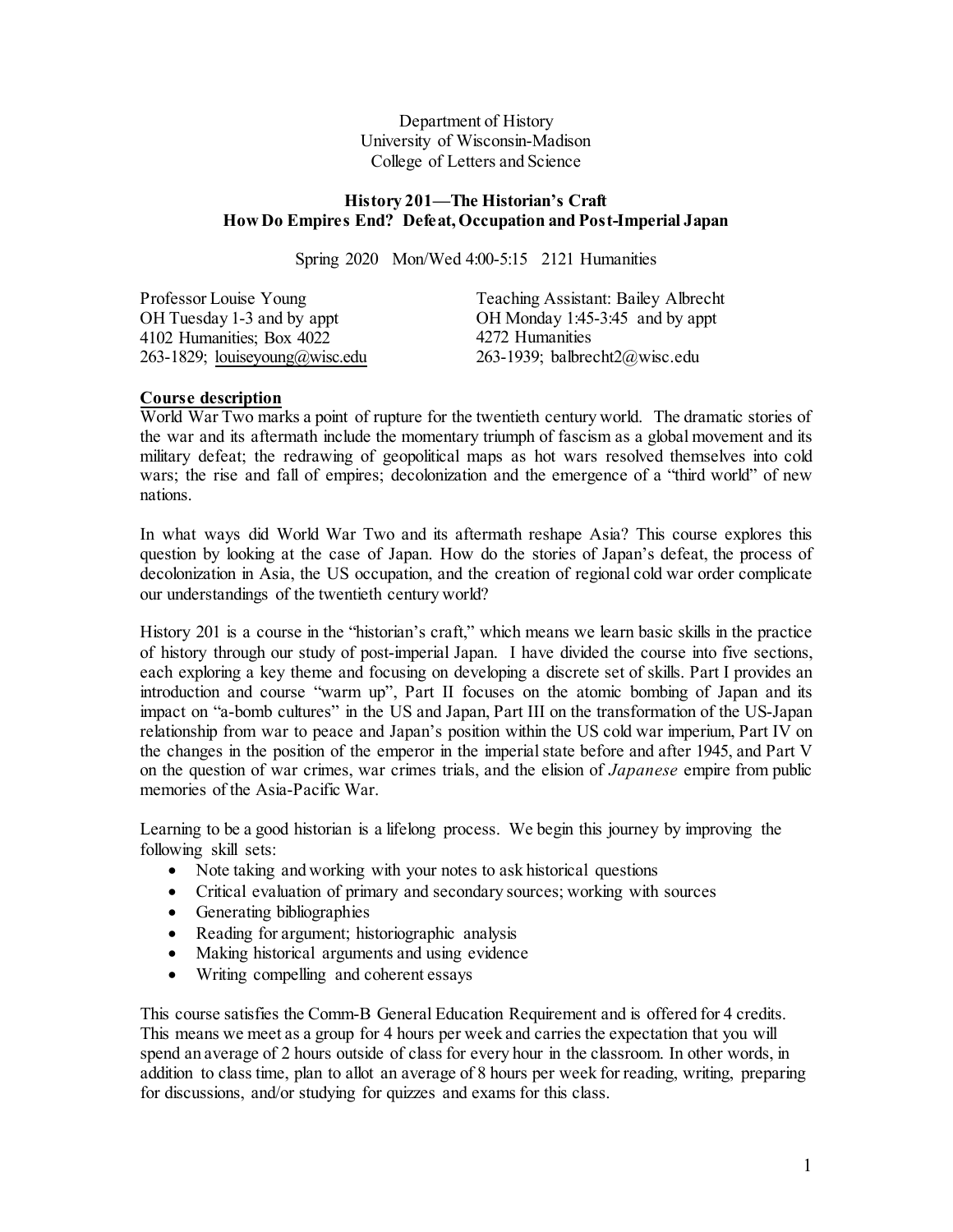## **History Lab**

In addition to consulting with Professor Young and Bailey Albrecht, we urge you to take advantage of the History Lab, a resource center for writing and research staffed by graduate students from the Department of History. You can make appointments on line at http://go.wisc.edu//hlab or by following the link on the History Department home page.

# **Readings**

The following required texts have been ordered for purchase at the University Book Store: John Dower, *Embracing Defeat* (Norton, 2000) John Hersey, *Hiroshima* (any edition or online:

[https://www.newyorker.com/magazine/1946/08/31/hiroshima?intcid=mod-most](https://www.newyorker.com/magazine/1946/08/31/hiroshima?intcid=mod-most-popular)[popular\)](https://www.newyorker.com/magazine/1946/08/31/hiroshima?intcid=mod-most-popular) 

NAKAZAWA Keiji, *Barefoot Gen*, vol. 1 (any edition) Mary Lynn Rampolla, *A Pocket Guide to Writing in History*, 9<sup>th</sup> edition preferred

(Bedford Martins, 2017)

All other assigned readings are available at the class website.

# **Absences and Lateness**

Promptness and regular attendance to both lecture and section is crucial for the success of this class—not just for your own success, but also for the success of your classmates and instructors. Please be respectful and responsible to all of us by arriving on time. Of course, we sometimes fail to meet our best intentions. You are permitted 3 unexcused absences over the course of the semester. (In case of illness or emergency, your absence will be excused.) After that, each time you skip class your final grade will be knocked down by 2% (e.g. 94 to 92). You are responsible for making up missed material. Come early; come often!

We will take attendance at all class meetings.

## **Disabilities**

If you have a disability that may have some impact on your work in this class and for which you may require accommodations, please see one of the instructors so that such accommodations may be arranged. You will also need to contact the McBurney Disability Resource Center: mcburney.wisc.edu, 608-263-2741 (phone), or 608-225-7956 (text).

## **Plagiarism**

Plagiarism is taking credit for someone else's work whether deliberately or unintentionally. This includes but is not limited to turning in all or part of an essay written by someone other than yourself (a friend, an internet source, etc.) and claiming it as your own, and including information or ideas from research materialwithout citing the source. Avoid plagiarism by carefully and correctly citing your sources whenever you use someone else's words, equations, graphics, or ideas. If you are unsure of something and are worried you may be plagiarizing, come see one of the instructors. Cite sources carefully, completely, and meticulously; when in doubt, cite. For additional help, see<https://writing.wisc.edu/Handbook/QuotingSources.html> <http://www.library.wisc.edu/journalism/research-help/plagiarism-resources/>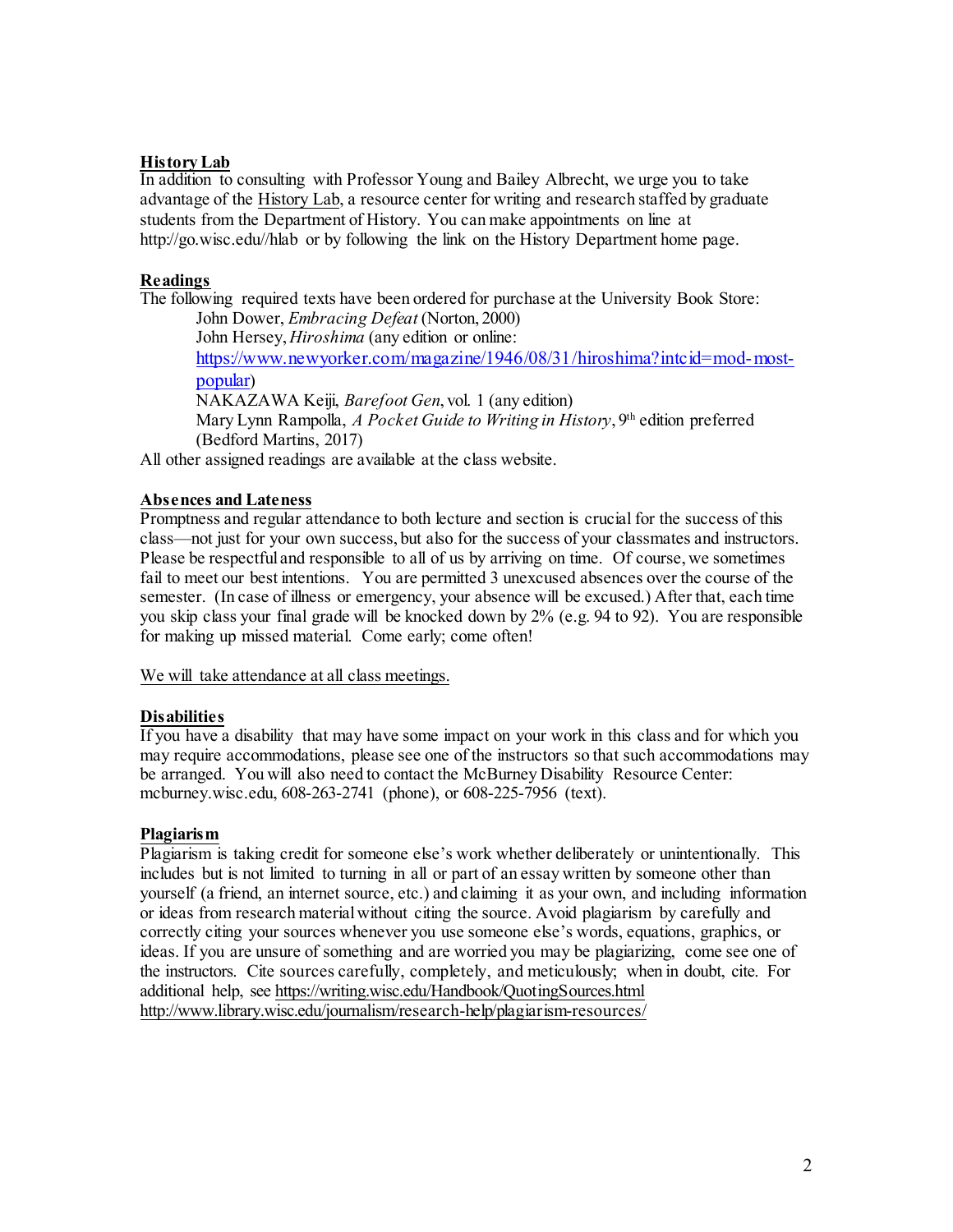#### **Requirements and grading**

- Lecture attendance 10%
- Discussion attendance and participation 20%
- Quizzes 15%
- Movie attendance 5%
- Assignment  $#1: 5\%$
- Assignment  $#2: 5\%$
- Assignment  $#3:5\%$
- Assignment #4: 5%
- Assignment  $#5: 5\%$
- Assignment  $#6:5\%$
- Assignment #7: 10%
- Assignment #8: 10%

# **ASSIGNMENTS**

#### Part I: **Frameworks**.

#1. Research journal exercise. Using the research journal to identify topics of interest: working list of key categories, questions, topics. Working from lecture, reading, discussion notes; notes-on-notes to generate ideas, lists, outlines and directions for further study. Turn journal in to TA to evaluate. Due Feb 5. (Instructors may spot check research journals throughout the semester.)

#### Part II: **Sources**.

#2. Primary source exercise. Pick John Hersey, *Hiroshima* OR Nakajima Keiji, *Barefoot Gen*. In two to three paragraphs critically evaluate the source: who, when, what, where, why? Due March 2

#3. Secondary source exercise. Explore a potential research paper topic by critically evaluating a secondary source. Pick a provisional topic and one secondary source related to this topic. Use the "20 minute read" strategy to critically evaluate your source. In addition, examine your source to identify the following: (a) from the book title--topic, thesis, and time frame; (b) from the table of contents—five keywords or key themes of the book; and (c) from footnotes and/or bibliography—three additional books for further research. (d) With this information, write two-three paragraphs about your source. Due March 11

## Part III: **Perspectives**.

#4. Research topic and source exercise. Work with a provisional list of primary and secondary sources to explore your research topic. (a) Pick a primary source and explore its possibilities for a research paper by making one claim based on evidence from your source. (b) Identify three secondary sources related to your topic and dive into them to see if they help to provide context for your primary source claim. (c) With this information, write two-three paragraphs about your research topic and supporting primary and secondary sources. Due April 1

## Part IV: **Arguments**.

#5. Research proposal. Hypothesis and finalized annotated bibliography of 4-6 secondary sources and one primary source, due April 8

## Part V: **Writing**.

#6. Thesis and argument outline, due April 20

#7. First draft of 7-8 page essay (1800-2000 words), due April 27

#8. Final draft, including reverse outline, due May 4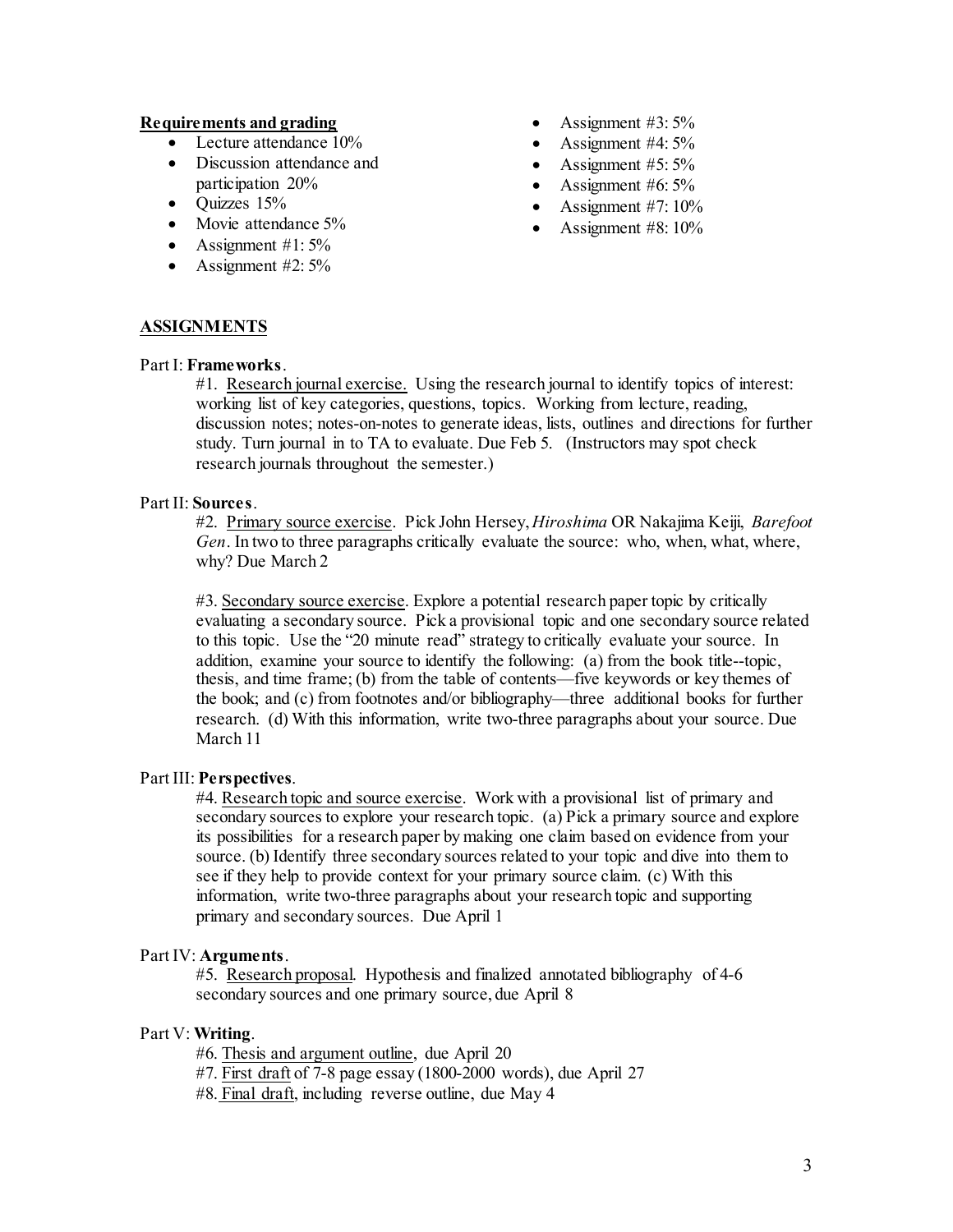# **Reading Assignments at a Glance**

|           | <b>Part I: Frameworks</b> (Weeks 1-2)                                                                        |
|-----------|--------------------------------------------------------------------------------------------------------------|
| $\bullet$ | John Dower, Embracing Defeat, 33-202                                                                         |
|           |                                                                                                              |
|           | Part II: Sources (Weeks 3-6)                                                                                 |
| ٠         | John Hersey, Hiroshima                                                                                       |
| ٠         | NAKAZAWA Keiji, Barefoot Gen, Vol. 1                                                                         |
| $\bullet$ | Barton Bernstein, "introduction," The Atomic Bomb: the Critical Issues, vii-xix                              |
|           | $(CP \# 1)$                                                                                                  |
| $\bullet$ | Laura Hein and Mark Selden, Living with the Bomb: American and Japanese                                      |
|           | Cultural Conflicts in the Nuclear Age, introduction and essays by YUI Daizaburo                              |
|           | and ASADA Sadao, 1-34, 52-72, 173-201 (CP #2)                                                                |
| ٠         | Paul Boyer, By the Bomb's Early Light, $3-26$ (CP #3)                                                        |
| $\bullet$ | William Tsutsui, Godzilla on My Mind, 13-42 (CP #4)                                                          |
| $\bullet$ | Edward Linenthal, "Anatomy of a Controversy," in History Wars: The Enola                                     |
|           | Gay and Other Battles for the American Past, ed., Edward T Linenthal and Tom                                 |
|           | Engelhardt, $1-62$ (CP $#5$ )                                                                                |
|           |                                                                                                              |
|           | <b>Part III: Perspectives</b> (Weeks 7-9)                                                                    |
| ٠         | John Dower, Embracing Defeat, 203-276.                                                                       |
| $\bullet$ | John Dower, "The San Francisco System: Past, Present, Future in US-Japan-                                    |
|           | China Relations", The Asia-Pacific Journal 12,8 No 2 (Feb 24, 2014), 1-22 (CP                                |
|           | #6)                                                                                                          |
| $\bullet$ | Harry Wray and Hilary Conroy, Japan Examined: Perspectives on Modern                                         |
|           | Japanese History, XI: "The Allied Occupation: How Significant Was It?", 331-                                 |
|           | 364. (CP #7)                                                                                                 |
| $\bullet$ | Carol Gluck, "Entangling Illusions—Japanese and American Views of the                                        |
|           | Occupation," in Warren Cohen, ed., New Frontiers in American-East Asian<br><i>Relations</i> 169-236. (CP #8) |
| $\bullet$ | Yoshikuni IGARASHI, "The Bomb, Hirohito, and History: The Foundational                                       |
|           | Narrative of Postwar Relations between Japan and the United States", 19-46 (CP)                              |
|           | #9)                                                                                                          |
|           | Part IV: Arguments (Weeks 10-11)                                                                             |
| $\bullet$ | John Dower, Embracing Defeat, 277-442, 485-546.                                                              |
| $\bullet$ | Norma Field, In the Realm of a Dying Emperor, "Nagasaki: the Mayor", 177-266                                 |
|           | $(CP \# 10)$                                                                                                 |
|           | Carol Gluck, "The Past in the Present," in <i>Postwar Japan as History</i> , ed. Andrew                      |
|           | Gordon, 64-98. (CP #11)                                                                                      |
| ٠         | Yoshikuni IGARASHI, "Re-presenting Trauma in Late-1960s Japan", 164-198                                      |
|           | $(CP \# 12)$                                                                                                 |
|           | Part V: Writing (Weeks 12-14)                                                                                |
|           | John Dower, Embracing Defeat, 443-546                                                                        |
| ٠         | Takashi YOSHIDA, "A Battle over History: The Nanjing Massacre in Japan," in                                  |
|           | The Nanjing Massacre in History and Historiography, ed., Joshua Fogel, 70-132                                |
|           | $(CP \# 13)$                                                                                                 |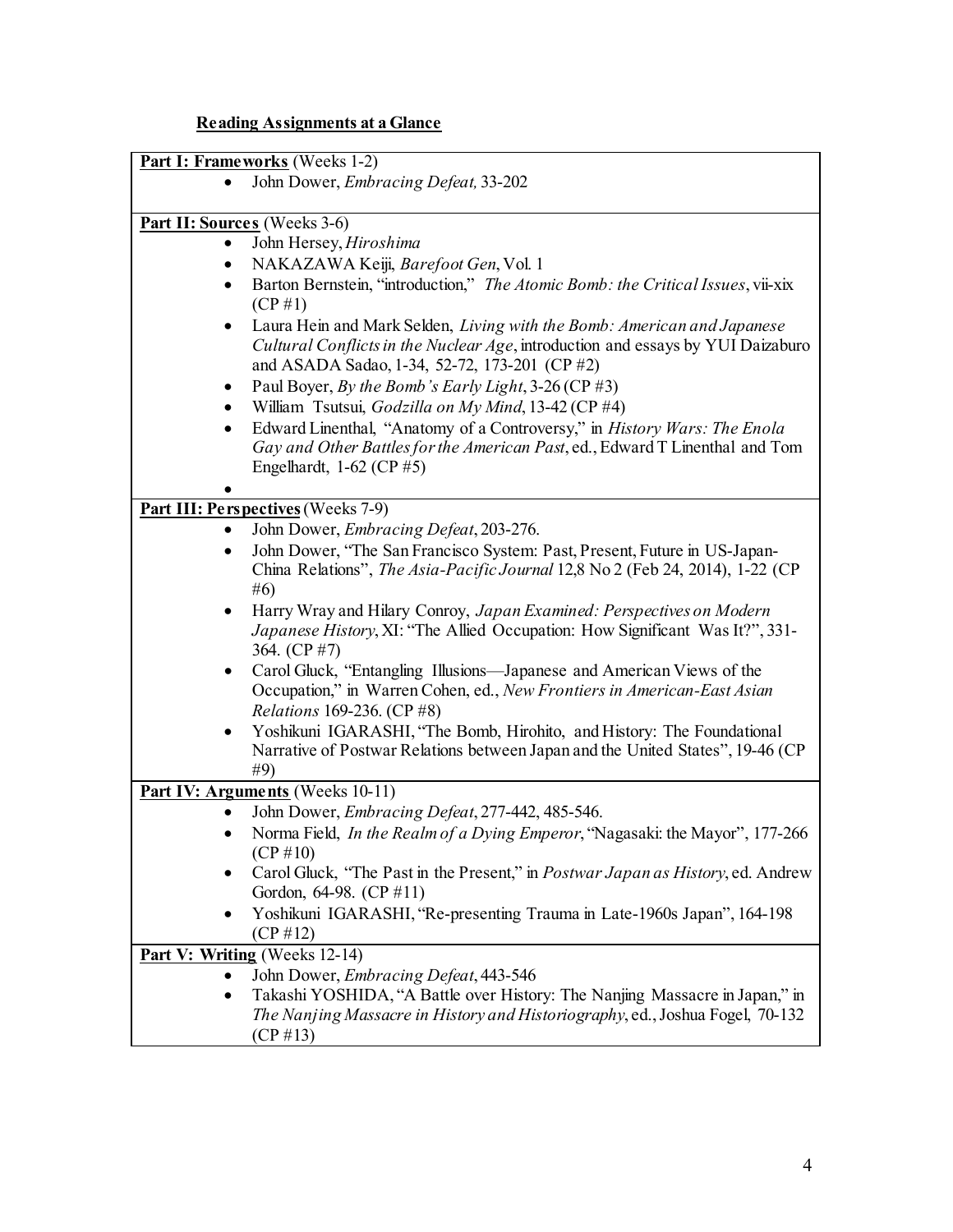| Week             | Date/day                    | <b>Quizzes</b>                   | <b>Movie Nights</b><br>6 <sub>pm</sub>           | <b>Assignments</b>               | Group<br><b>Presentations</b>        |
|------------------|-----------------------------|----------------------------------|--------------------------------------------------|----------------------------------|--------------------------------------|
| $\boldsymbol{2}$ | <b>Jan 27</b><br>(M)        |                                  | Wings of<br><b>Defeat</b>                        |                                  |                                      |
| $\overline{3}$   | $\text{Feb } 5 \text{ (M)}$ | Part 1.<br><b>Frameworks</b>     |                                                  | 1. Research<br>journal           |                                      |
| 6                | <b>Feb 24</b><br>(M)        |                                  | Gojira                                           |                                  |                                      |
| 6                | <b>Feb 26</b><br>(W)        |                                  |                                                  |                                  | I. A bomb<br>cultures                |
| $\overline{7}$   | March <sub>2</sub><br>(M)   | Part 2.<br><b>Sources</b>        |                                                  | 2. Primary<br>source             |                                      |
| 8                | March 11<br>(W)             |                                  |                                                  | 3. Secondary<br>source           |                                      |
| 9                | March 25<br>(W)             |                                  |                                                  |                                  | II. Versions of<br>the past          |
| 10               | March 30<br>(M)             | Part $3.$<br><b>Perspectives</b> |                                                  |                                  |                                      |
| 10               | April 1<br>(W)              |                                  |                                                  | 4. Research topic<br>and sources |                                      |
| 11               | April 6<br>(M)              |                                  | <b>Grave of the</b><br><b>Fire flies</b>         |                                  |                                      |
| 11               | April 8<br>(W)              |                                  |                                                  | 5. Research<br>proposal          |                                      |
| 12               | April 13<br>(M)             |                                  |                                                  |                                  | <b>III. Has anything</b><br>changed? |
| 12               | April 15<br>(W)             | Part 4.<br><b>Arguments</b>      |                                                  |                                  |                                      |
| $\overline{13}$  | April 20<br>(M)             |                                  | Nanjing:<br><b>Memory</b> and<br><b>Oblivion</b> | 6. The sis and<br>argument       |                                      |
| 14               | April $27$<br>(M)           | Part 5.<br><b>Writing</b>        |                                                  | 7. First draft                   |                                      |
| 14               | April 29<br>(W)             |                                  |                                                  |                                  | <b>IV: History and</b><br>Memory     |
| 15               | $M$ ay 4<br>(M)             |                                  |                                                  | 8. Final draft                   |                                      |

# **Quizzes, Assignments & Movie Nights at a Glance**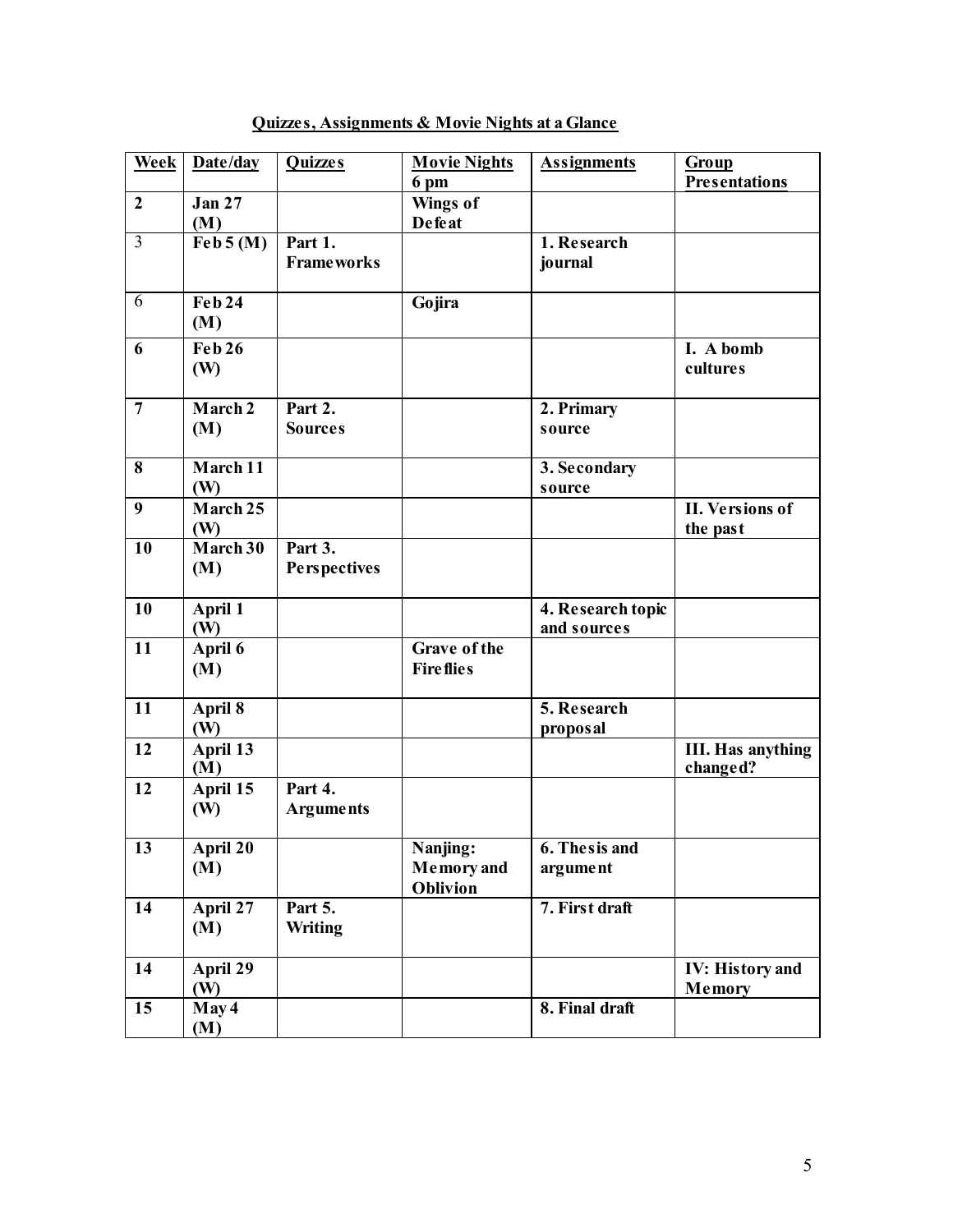# **Class schedule**

Classes will combine lecture, discussion, and other activities. Please complete the assigned readings before coming to class because they will be the basis for much of our discussion. The schedule will be adjusted as the semester progresses.

# Part I: **Frameworks**.

Introductory content: An overview of the narrative arc of the course and key themes. Foundational skills: note taking and "notes-on-notes," asking good questions, identifying your research interests

Read:

- John Dower, *Embracing Defeat,* 33-202
- Film: *Wings of Defeat* (89") 1/27 6 pm

| Jan 22            | Lecture: "the world war two rupture: thinking with Japan";<br>overview of the syllabus;<br>Skills: the research journal                                                                                                                                       |
|-------------------|---------------------------------------------------------------------------------------------------------------------------------------------------------------------------------------------------------------------------------------------------------------|
| Jan 22            | <b>NO SECTION</b>                                                                                                                                                                                                                                             |
| Jan 27            | Lecture: "the atom bomb and the end of the war in Asia";<br>Skills: taking notes and "notes-on-notes"; asking questions<br>Assignment #1. Go over research journal, turn in Feb 5 for<br>review.<br>Read: Dower, 33-86<br>**Movie Night: Wings of Defeat 6 pm |
| Jan <sub>29</sub> | Lecture: "the US Occupation and Japan's transition from war to<br>peace"<br>Skills: Examine & critique lecture notes; asking questions;<br>discuss movie<br>Read: Dower, 87-167                                                                               |
| Jan 29            | Section: working with notes: lecture notes and reading<br>notes; asking questions. Paper topics: hand out.                                                                                                                                                    |
| Feb 3             | Lecture: "Post-war and post-imperial Japan"<br>Skills: Working with your notes: write quiz questions; from<br>lecture questions to discussion questions to research questions                                                                                 |

#### Part II: **Sources**

Theme: the atomic bombing of Japan, a-bomb cultures in America and Japan, and the nuclear age.

Read: Dower, 168-202

Skills: distinguishing primary from secondary sources; critical evaluation of primary sources; mining secondary sources for research; generating bibliography Read:

- John Hersey, *Hiroshima*
- Nakazawa Keiji, *Barefoot Gen*, Vol. 1
- Barton Bernstein, "introduction," *The Atomic Bomb: the Critical Issues*, vii-xix (CP #1)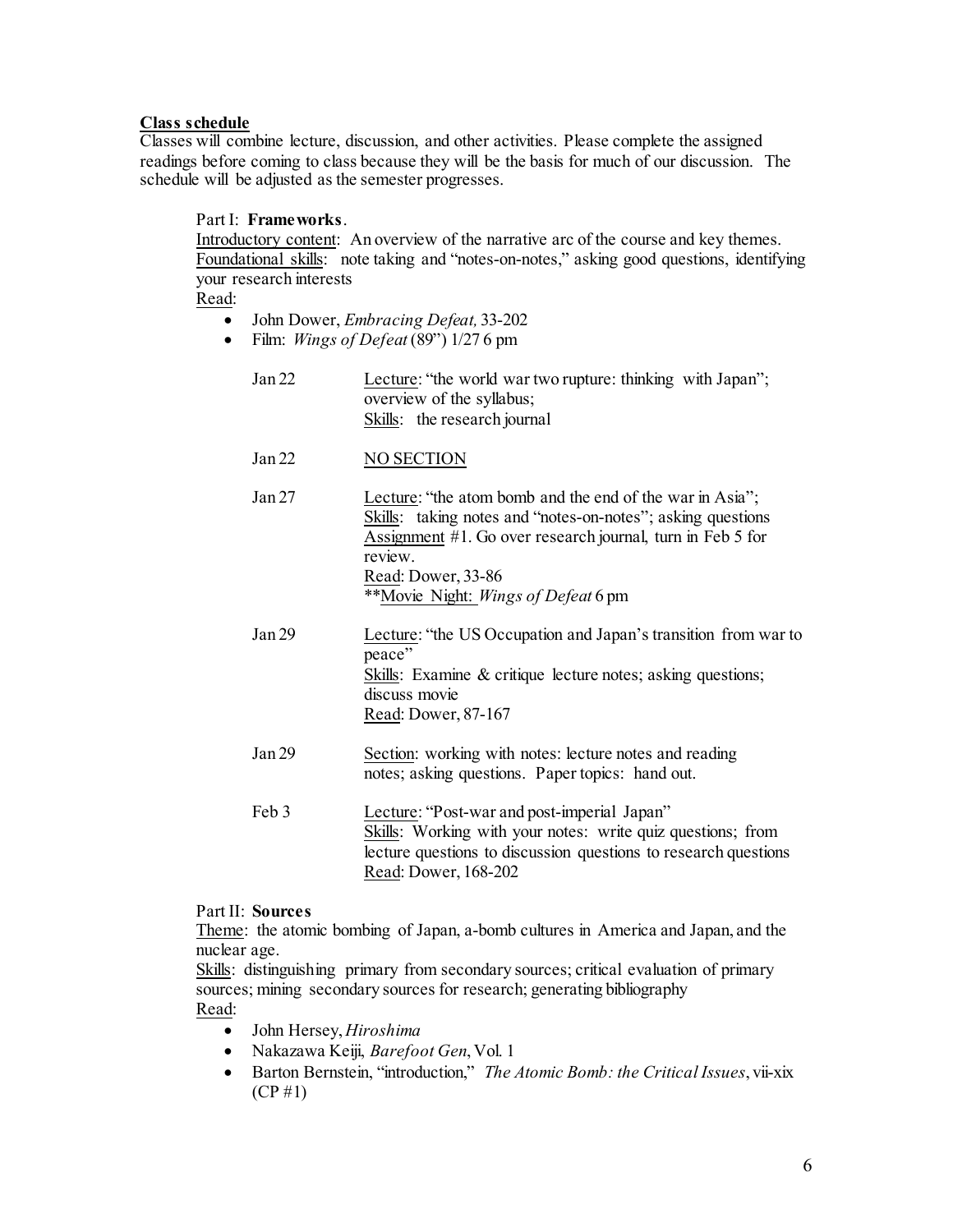- Laura Hein and Mark Selden, *Living with the Bomb: American and Japanese Cultural Conflicts in the Nuclear Age*, introduction and essays by YUI Daizaburo and ASADA Sadao, 1-34, 52-72, 173-201 (CP #2)
- Paul Boyer, *By the Bomb's Early Light*, 3-26 (CP #3)
- William Tsutsui, *Godzilla on My Mind*, 13-42 (CP #4)
- Edward Linenthal, "Anatomy of a Controversy," in *History Wars: The Enola Gay and Other Battles for the American Past*, ed., Edward T Linenthal and Tom Engelhardt, 1-62 (CP #5)
- Film *Hellfire* (58") 2/10
- Film *Atomic Café* (86") 2/12
- Films *Gojira* (96") 3/2, 6 pm

| Feb 5 | <b>Quiz</b> on Part I                    |
|-------|------------------------------------------|
|       | Lecture: "the decision to drop the bomb" |
|       | Skills: picking topics                   |
|       | Read: Bernstein, vii-xix $(CP \# 1)$     |
|       | Assignment #1 due                        |
|       |                                          |

- Feb 5 Section: topics for research paper: scope
- Feb 10 Film screening: *Hellfire* Read: Nakazawa, all.
- Feb 12 Film screening: *Atomic Café* Read: Hersey, all
- Feb 12 Section: work with primary sources. Rollout group work
- Feb 17 Lecture: "a-bomb cultures" Skills: Generating bibliographies from secondary sources. Critical evaluation of primary sources. Working with evidence to make claims. Read: Hein and Selden, 1-34, 52-72, 173-201 (CP #2)
- Feb 19 Discussion: a-bomb cultures, American and Japanese: differences between understanding the atomic bomb from an American or Japanese or comparative context. Skills: Grounds of comparisons; sources in context. Read: Boyer, 3-26 (CP #3)
- Feb 19 Section: discuss movies; work with primary source: Hersey
- Feb 24 Lecture: Godzilla in context Assignment #2. Go over primary source exercise, due in class March 2. Read: Tsutsui, 13-42 (CP #4); Linenthal, 1-62 (CP #5) \*\*Movie Night\*\* *Gojira*, 6 pm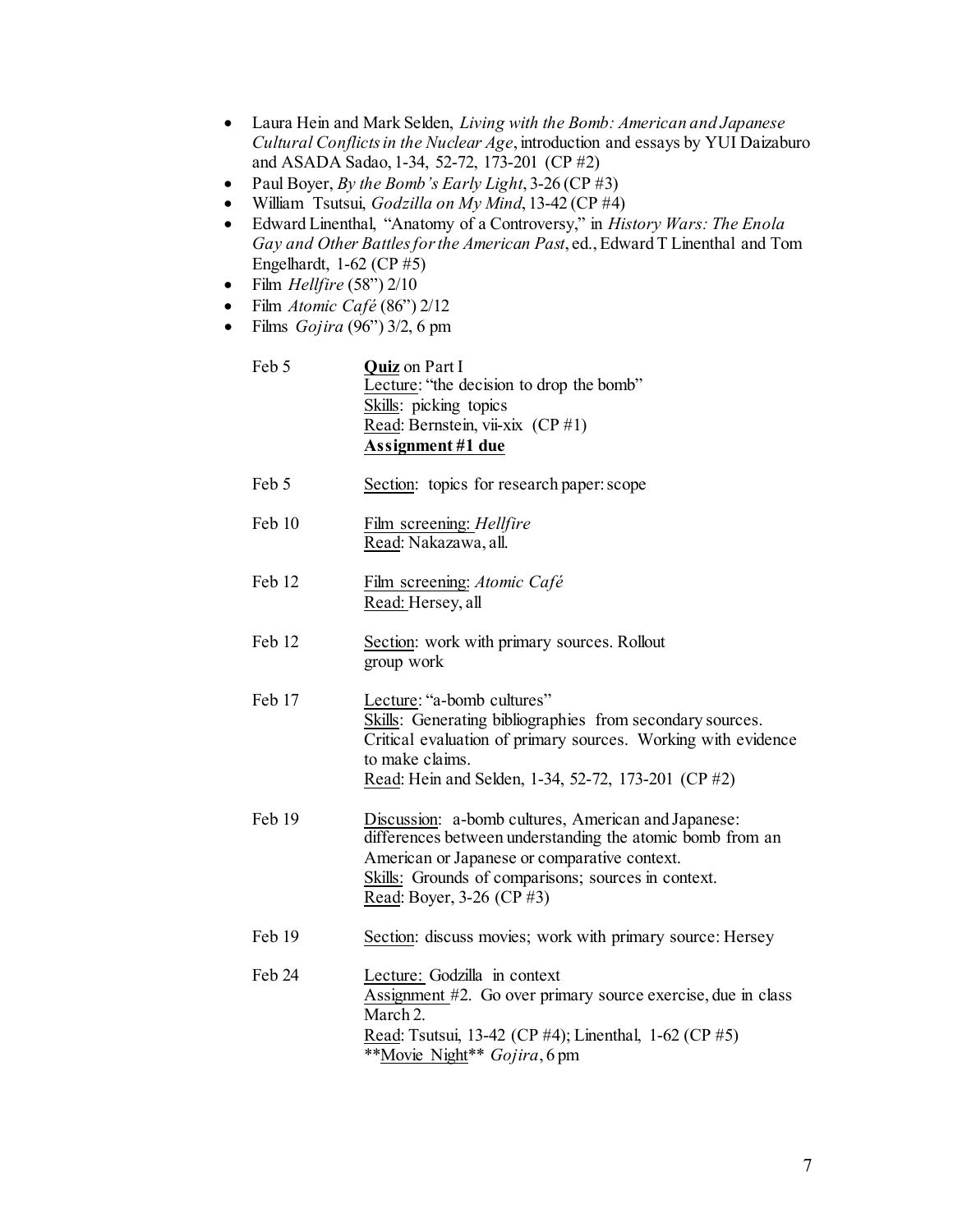| Feb 26 | Group presentations I: comparing a-bomb cultures                              |  |  |
|--------|-------------------------------------------------------------------------------|--|--|
|        | Skills: everyone should have topic decided on. Handout on self-<br>evaluation |  |  |
| Feb 26 | Section: discuss <i>Gojira</i> ; primary materials for research topics        |  |  |

#### Part III: **Perspectives**

Theme: the US-Japan relationship

Skills: evaluating secondary sources, the "20 minute read"; bias & "presentism"; historical method; reading for argument; what is historiography? Read:

- John Dower, *Embracing Defeat*, 203-302.
- John Dower, The San Francisco System: Past, Present, Future in US-Japan-China Relations, 22pp (CP #6)
- Harry Wray and Hilary Conroy, *Japan Examined: Perspectives on Modern Japanese History*, XI: The Allied Occupation: How Significant Was It?, 331- 364. (CP #7)
- Carol Gluck, "Entangling Illusions—Japanese and American Views of the Occupation," in Warren Cohen, ed., *new Frontiers in American-East Asian Relations* 169-236. (CP #8)
- Yoshikuni IGARASHI, "The Bomb, Hirohito, and History: The Foundational Narrative of Postwar Relations between Japan and the United States", 19-46 (CP #9)

| March 2 | <b>Quiz</b> on part II.                                        |
|---------|----------------------------------------------------------------|
|         | Lecture: "Japan in the cold war imperium: the San Francisco    |
|         | System"                                                        |
|         | Skills: the "20 minute read"; explain assignment #3: secondary |
|         | source evaluation, due March 11                                |
|         | Read: John Dower, "The San Francisco"                          |
|         | System", $1-22$ (CP #6)                                        |
|         | Assignment #2 due                                              |
|         |                                                                |

- March 4 Library tour, Wisconsin Historical Society Read: Dower, 203-276
- March 4 Section: evaluating secondary sources; working with bibliographies
- March 9 Lecture: "The 1955 System and the US-Japan relationship" Skills: what is historiography? Read:); Dower, 277-302; Wray and Conroy, 331-364 (CP #7)
- March 11 Lecture: "Changing presents: 50 years of Japanese studies in the US." Discuss: Gluck essay Read: Gluck (CP #8) **Assignment #3 due**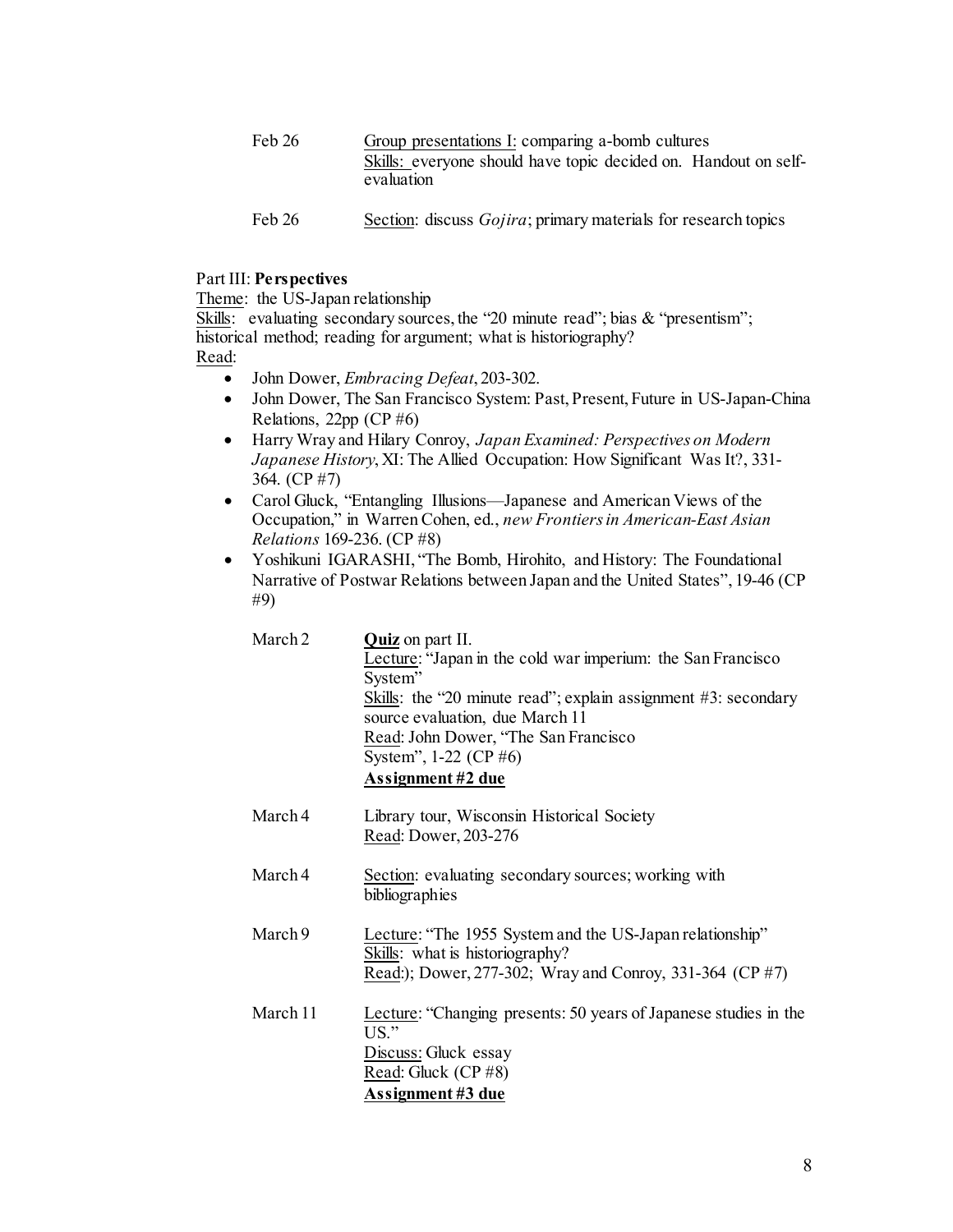March 11 Section: presentations on "versions of the past"; work with topics

#### **March 14-March 22 SPRING BREAK**

| March 23 | Lecture: "The Persistence of the Cold War in Asia"<br>Discuss: Igarashi essay<br>Read: Igarashi, 19-46 (CP #9)      |
|----------|---------------------------------------------------------------------------------------------------------------------|
| March 25 | Group presentations II: versions of the past                                                                        |
| March 25 | Section: assignment #4, topic and<br>bibliography of primary and secondary sources, due April 1;<br>review for quiz |

## Part IV: **Arguments**

Theme: The Old and the New Japan: Emperor as symbol and substance Skills: Reading for argument; making arguments; evidence backed arguments Read:

- John Dower, *Embracing Defeat*, 302-405.
- Norma Field, *In the Realm of a Dying Emperor*, "Nagasaki: the Mayor", 177-266 (CP #10)
- Carol Gluck, "The Past in the Present," in *Postwar Japan as History*, ed. Andrew Gordon, 64-98. (CP #11)
- Yoshikuni IGARASHI, "Re-presenting Trauma in Late-1960s Japan", 164-198 (CP #12)
- Film *Grave of the Fireflies* (90") 4/6, 6 pm

| March 30 | <b>Quiz</b> on Part III                                   |
|----------|-----------------------------------------------------------|
|          | Lecture: "the emperor and the emperor system in Japanese" |
|          | history"                                                  |
|          | Read: Dower, 302-405                                      |

- April 1 Lecture: Public memory and war responsibility debates; Ienaga Saburo and Fujioka Nobukatsu; South Korea and China Discussion: What is Field's argument about public memory? What is Dower's argument about the emperor? Read: Field, 177-266 (CP #10); review Dower, chapters 9, 10, 11. Assignment #5: research proposal and hypothesis, due 4/8 **Assignment #4 due.**
- April 1 Section: working with evidence; research proposals; two constitutions;
- April 6 Lecture: The "trinity": emperor as person, institution, and ideology Skills: arguments and evidence. Work with two constitutions, make arguments about position of emperor. \*\*Movie Night\*\* *Grave of the Fireflies* 6 pm